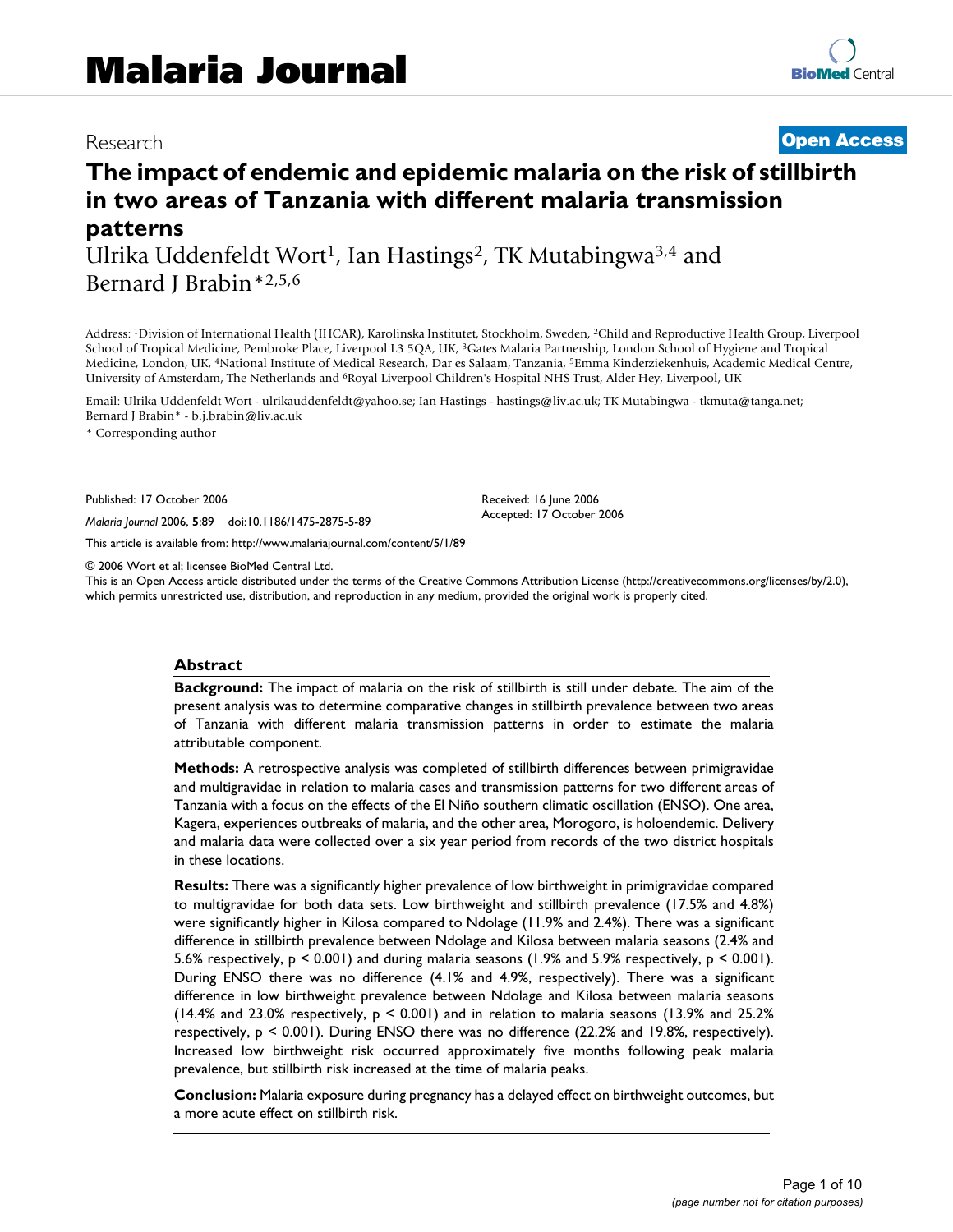# **Background**

Stillbirth is an important indicator of the quality of obstetric care. The highest rates of stillbirth occur in developing countries, especially sub-Saharan Africa, and averages 20- 40/1000 births [1]. Malaria can cause serious complications in pregnancy, such as anaemia, low birthweight, preterm delivery, and maternal mortality. The reductions in birthweight occur particularly in primigravidae in areas with an endemic malaria transmission pattern [2-7].

The impact of malaria on the risk of stillbirth and neonatal mortality is still under debate. Malaria could increase stillbirth risk through low birthweight, foetal anaemia or preterm delivery [8]. Neither McGregor et al., in the Gambia [3], nor Anagnos et al. in Zaire [9], detected any statistical association between stillbirth and placental malaria. McGregor et al. reported some seasonal differences in stillbirth rates, with the lowest rate occurring during the three months of the late dry season when placental malaria prevalence was low. This difference occurred across all parities. Conversely Okoko et al., also in the Gambia, observed a two-fold increased risk of stillbirth among mothers with malaria-infected placenta [10]. Recently, van Geertruyden et al. reached the same conclusion based on a meta-analysis of 17 cross-sectional studies mostly from Africa [1]. They also concluded that the foetal mortality rate was doubled in malaria endemic countries (40.1/1000, 95% CI; 32.1–48.0), compared to nonendemic countries (20.0/1000, 95% CI; 13.2–26.8). These studies were hospital based, parity was not taken into account and most were from highly malarious areas.

Stillbirth is common in areas with unstable malaria [11- 13] and amongst refugees [14]. Newman et al. reported a seven-fold increased risk of stillbirth in association with placental parasitaemia in areas with unstable malaria transmission [15]. All of these studies were confounded by non-malaria related causes of stillbirth, which may relate to history of recurrence [16]. Methodologies to estimate the malaria-attributable component are difficult to establish. In view of the association of malaria with low birthweight and the El Niño southern climatic oscillation (ENSO) [57], this natural phenomenon facilitates estimation of malaria attributable stillbirths related to peak periods of malaria exposure, or to epidemic malaria, which can occur at these times.

The aim of the present analysis was to determine comparative changes in stillbirth and low birthweight prevalence between two areas of Tanzania with different malaria transmission patterns in order to estimate seasonal changes and the malaria attributable component.

# **Methodology**

### *Study area Kagera (Ndolage mission hospital)*

This region is situated in the north-west corner of Tanzania, and is an area with endemic malaria and strong seasonality. Kagera is one of the poorest regions in Tanzania. Most women of reproductive age are subsistence farmers who cultivate plantains, maize, cassava, rice and millet. Ndolage hospital, in Muleba district (formerly Bukoba rural district) is situated 60 km south of Bukoba town, at an altitude of 1,600 metres above sea level. It is a mission hospital with approximately 1,400 deliveries a year, contributing to approximately 45% of the deliveries in the hospital catchment area. The state-run antenatal clinics do not provide antimalarial prophylaxis, but those run by the churches sometimes do (chloroquine 300 mg base once weekly at the time of the study). The effectiveness of chloroquine prophylaxis was greatly limited by poor compliance and high levels of chloroquine resistance [18].

Retrospective data was collected for deliveries at Ndolage hospital for the years 1994–1999. Information from delivery books was transcribed to data sheets and entered into an SPSS data file. Data on stillbirth, birthweight, parity and twin birth were collected. Records included both macerated and fresh. The data on peripheral blood smear examination for malaria parasites was obtained from laboratory record books for the same period of deliveries. Malaria smears were routinely taken from all in and outpatients with malaria-like symptoms who visited the hospital. Quality control of malaria microscopy was not available, but the hospital technicians were experienced malaria microscopists. Data on all diagnosed malaria cases admitted to the paediatric ward was collected. Data on rainfall was available locally from Bukoba Meteorological Station.

Malaria-related climatic effect on the risk of low birthweight was considered to be greatest a number of months into a peak period of malaria transmission, as a longer duration of malaria exposure during pregnancy would increase the risk of birthweight reduction. It was predicted this effect would occur three months after the malaria peak and that it would last 5 months. This approximation was made following an analysis of data from an earlier study in Kagera region [7,17]. It was assumed that the increased risk of stillbirth would last as long as the malaria season lasted. The rainy season was defined as rainfall >80 mm/month. In some years a clear seasonal rainfall pattern was observed even if monthly values did not fall below 80 mm. The malaria season was defined as a change in prevalence from baseline value which averaged >150 positive malaria slides per month (all ages) (Figure 1). This represented a weighted average estimate for positive slides. Seasonal trends were assessed. At the time of the study,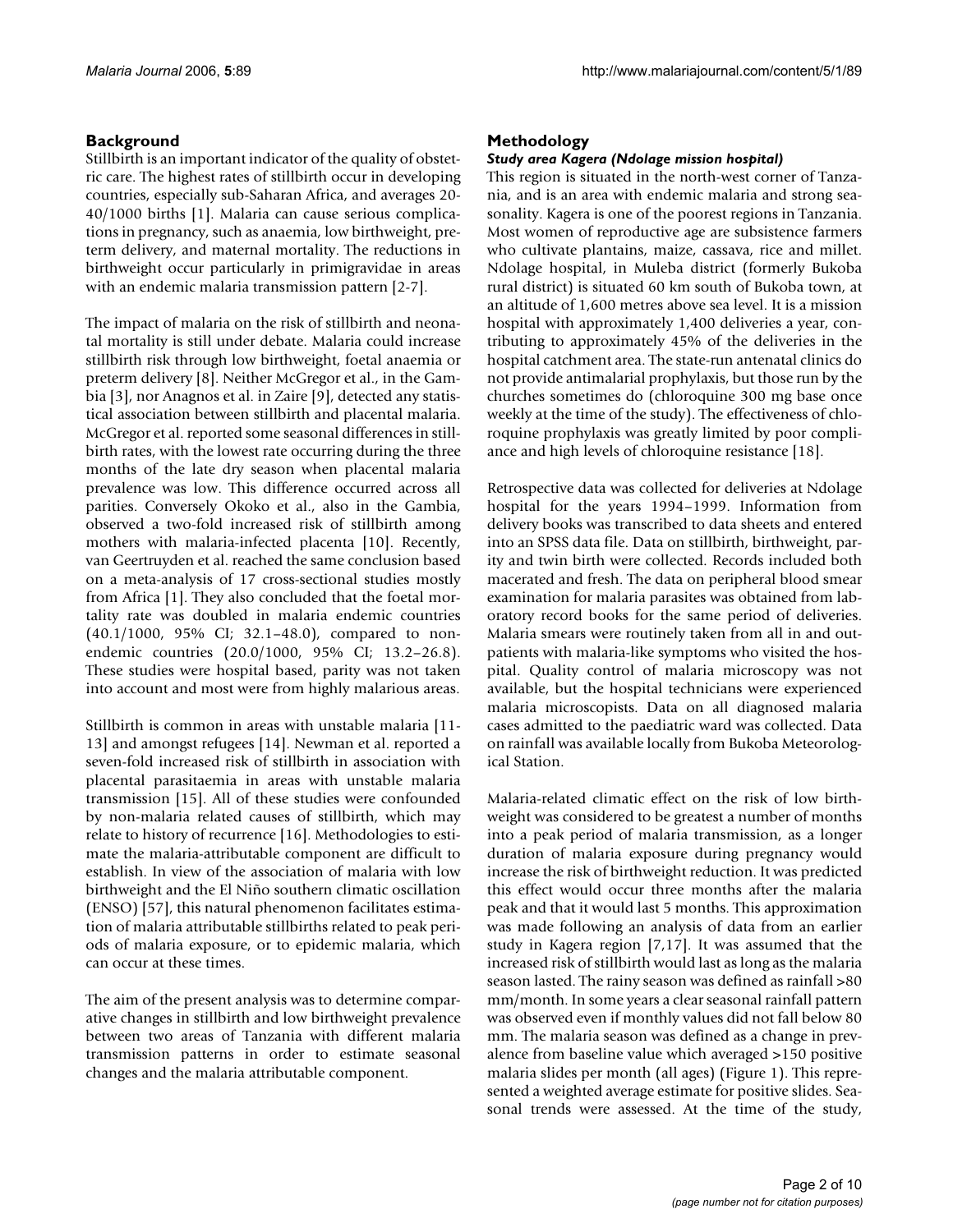treatment failures with chloroquine (25 mg/kg) were 50% at day 14 following treatment [18].

To compare the results from the two study areas, the study period was divided into three groups in relation to seasonal intensity of malaria transmission: between malaria seasons, during malaria seasons (stillbirths), in relation to malaria seasons (low birthweight) and El Niño Southern Oscillation (ENSO). This was one of the worst El Niño ever recorded and lasted between November 1997 and August 1998. The El Niño rains in Kagera came with strong winds, which uprooted plantain the staple food leading to increased famine, especially as El Niño was followed by a subsequent drought.

#### *Study area Morogoro (Kilosa district hospital)*

This region is situated in central Tanzania and is an area with holoendemic malaria transmission with seasonal peaks [19,20]. Apart from the Uluguru mountain ranges, most (80%) of the region is flat, with a risk of standing water following the rainy period. Most women are subsistence farmers who cultivate maize, cassava, rice and shogum. Kilosa hospital has 150 beds and 1200–1400 deliveries a year representing approximately 35% of deliveries in the catchment area. Data were available from Kilosa Hospital for the years 1994–1999 and from the local meteorological station. Data on peripheral blood smear examination for malaria parasites was available from laboratory books from 1997–1999. The staff at the nine antenatal clinics visited, and the doctor in charge of Kilosa hospital stated that malaria prophylaxis, or preventive antimalarial treatment was not given routinely. Data on clinically diagnosed malaria cases from the paediatric ward was also collected to confirm malaria seasons. The rainy season was as defined in Kagera region. The malaria season in Kilosa was defined similar to that in Ndolage hospital, as a change in prevalence from a baseline value which for Kilosa was >450 positive malaria slides per month (Figure 2). This was the weighted average estimate for this area [7]. For Kilosa, the different malaria seasons were defined as in Kagera. ENSO in Kilosa also came with heavy rainfall, but did not cause any malaria epidemic. At the time of the study clinical chloroquine treatment failures (all ages) at day 14 following treatment were 72% [18].

Data was entered into SPSS®. A logistic regression model was used, with separate analysis for low birthweight and stillbirth). Only one predictor variable was used, that of risk period (as defined above) as a fixed factor. The reference category was deliveries/stillbirths that occurred outwith the defined risk periods. Categorical data were evaluated using chi-square tests. A two-sided p value of < 0.05 was considered statistically significant. Low birthweight was defined as less than 2,500 grams. Twin births and stillbirths were excluded in the low birthweight calculations as their inclusion gave skewed results. Twin births were excluded in the stillbirth calculations for the same reason.

These studies received ethical approval by the Ethical Committee at the National Institute for Medical Research in Tanzania. Permission to undertake the study was granted by the Evangelical Lutheran Church of Tanzania (Ndolage hospital) and the District Medical Officer in charge of Kilosa hospital.



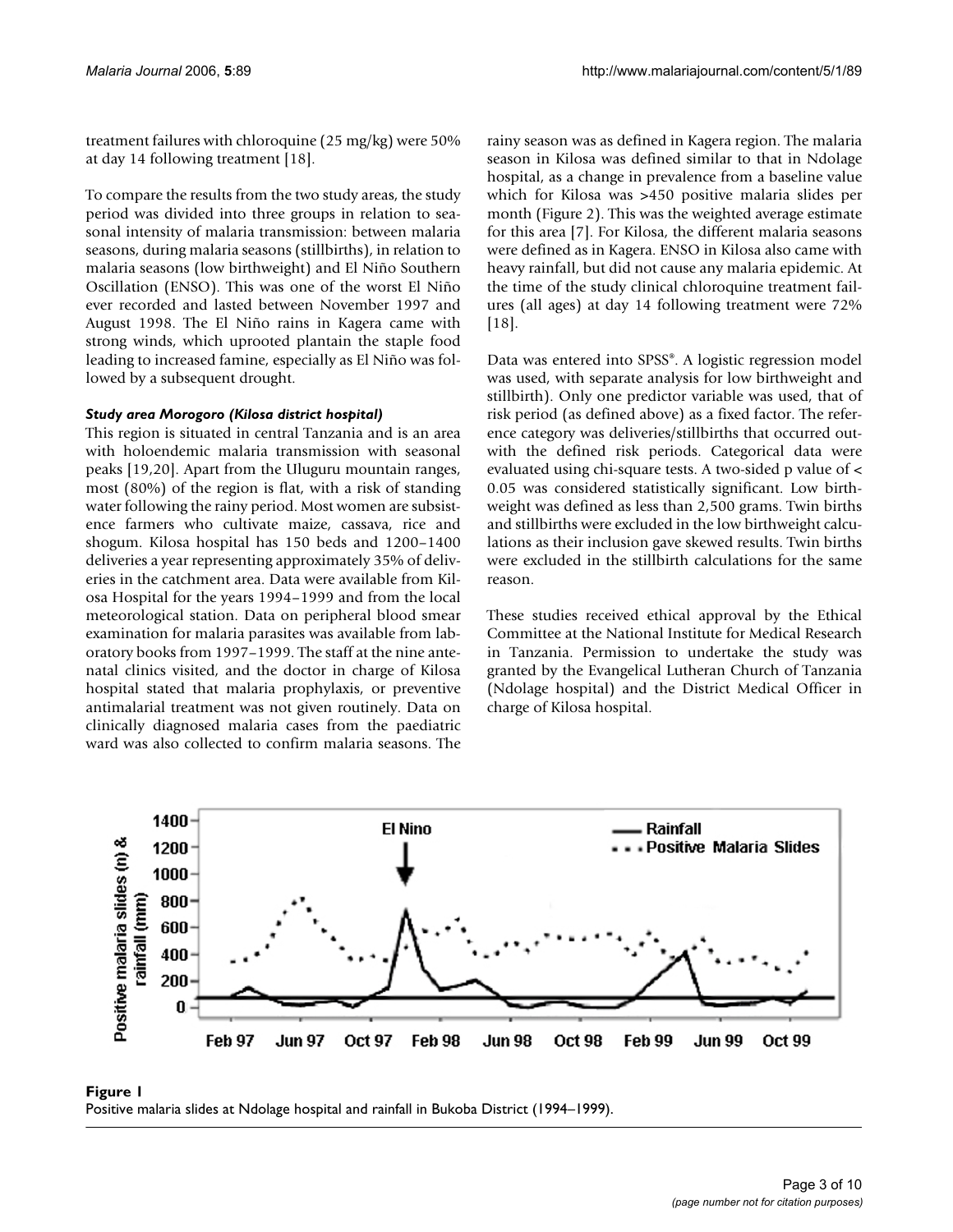

**Figure 2** Positive malaria slides at Kilosa hospital and rainfall in Kilosa District (1997–1997–1997–1997–1997–1997–1999) Positive malaria slides at Kilosa hospital and rainfall in Kilosa District (1997–1999).

#### **Results**

Descriptive data on low birthweight and stillbirth for the two study areas are summarised in Table 1. There was a significantly higher prevalence of low birthweight in primigravidae compared to multigravidae in both study areas (Ndolage, odds ratio (OR) = 2.0; 95% CI, 1.7–2.3; Kilosa, 2.7; 2.4–3.1). Primigravidae from Kilosa showed significantly higher low birthweight prevalence compared to Ndolage ( $p < 0.001$ ). There was also significantly higher stillbirth prevalence in Kilosa, with a trend to higher prevalence with increasing gravida.

#### *Kagera region (Ndolage hospital)*

The rains in Kagera were seasonal (Figure 1). All rainy periods were followed by malaria seasons, with one exception (July-December 1994). For two periods the short and the long rains merged into long rainy periods both lasting 9 months. The first was from September 1995-May 1996 and the average rainfall per month was low. The second lasted from October 1997-June 1998 and was the worst ENSO recorded.

Malaria seasons lasted for 2–4 months, with three exceptions. In April-August 1994 the malaria season lasted for 5 months. It was a recognized heavy malaria season with an average of 488 positive malaria slides per month. In April-September 1995 the season lasted for 6 months but was less impressive (250 slides/month). The heaviest malaria season, which was epidemic, was during the ENSO months between November 1997 and August 1998. It lasted 10 months with 631 positive malaria slides per month. June-September 1997 was another exceptional malaria period (820 positive malaria slides/ month), although short (4 months) and not preceded by high rainfall. Between these rainy seasons, there was a considerably smaller malaria risk. Diagnosed malaria in children in the paediatric ward and positive malaria slides for the whole population showed good temporal correspondence.

Between 1994 and 1999 there were 7,825 singleton live and stillbirths at Ndolage hospital, of which 0.2% had missing data. The proportion of primigravidae births

#### **Table 1: Birth outcomes from Ndolage and Kilosa hospitals, 1994–1999**

| Hospital                 | <b>Sample</b><br>size | in first pregnancy<br>(95% CI)        | <b>Proportion deliveries</b> Prevalence low birthweight* (95 % CI) |                                                                                           |                    | <b>Prevalence all stillbirths (95 % CI)</b> |                                              |                |
|--------------------------|-----------------------|---------------------------------------|--------------------------------------------------------------------|-------------------------------------------------------------------------------------------|--------------------|---------------------------------------------|----------------------------------------------|----------------|
|                          |                       |                                       | All                                                                | PG                                                                                        | MG                 | All                                         | PG.                                          | MG             |
| <b>Ndolage</b><br>Kilosa | 7,825<br>7.350        | $36.8(35.8-37.9)$<br>39.7 (38.6–40.8) |                                                                    | $11.9$ (11.2–12.6) 16.2 (14.9–17.6) 9.4 (8.6–10.2)<br>$17.5$ (16.6–18.4) 25.5 (23.9–27.1) | $12.2$ (11.2–13.2) | $2.4(2.0-2.7)$ 1.7 (12-2.1)                 | $4.8(4.3-5.3)$ $4.2(3.4-4.9)$ $5.2(4.5-5.8)$ | $2.6(2.1-3.0)$ |

\* twins and stillbirth excluded, risk period for low birthweight is calculated to start 3 months after the peak malaria period and to last for 5 months.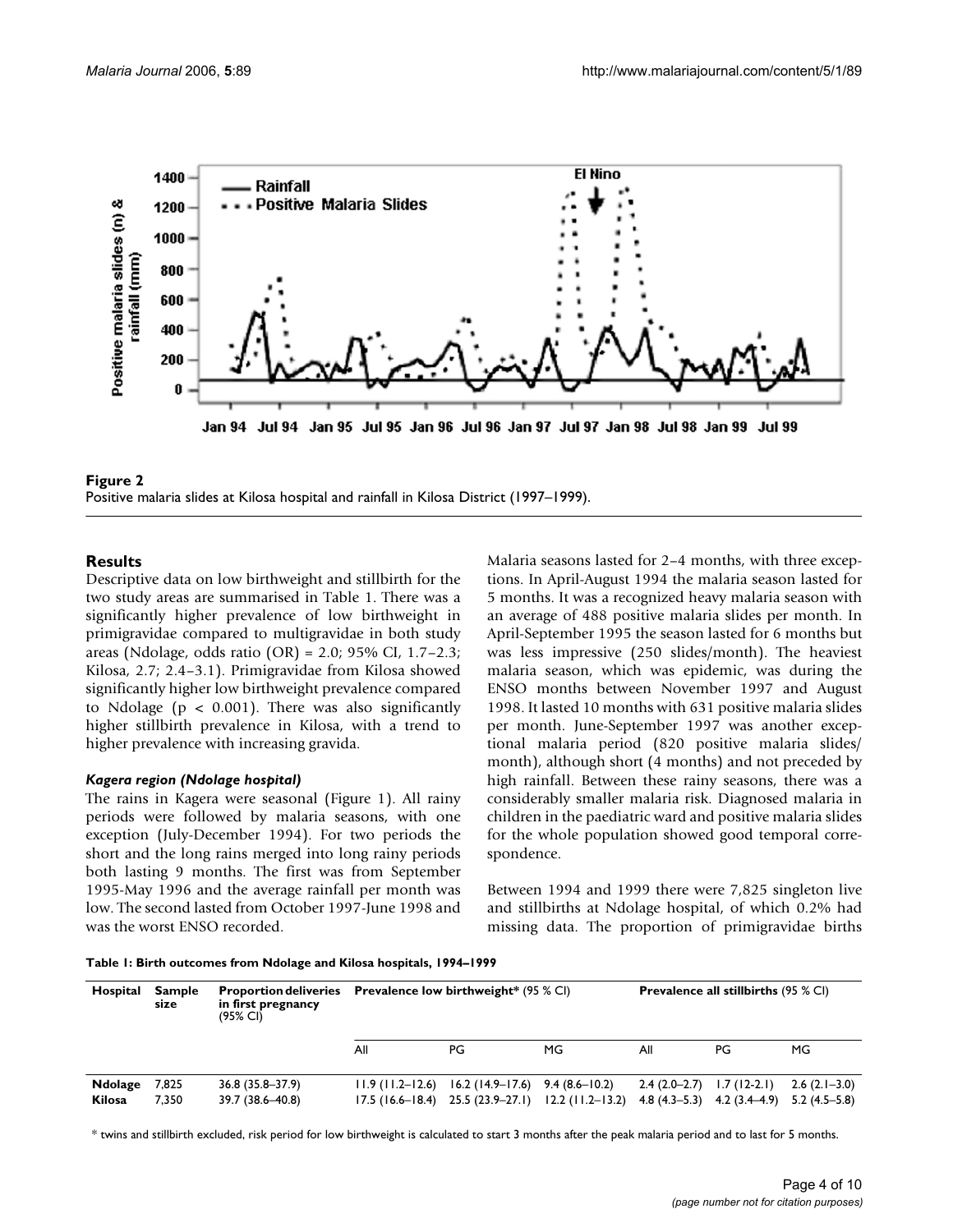**Table 2: Logisitic regression of risk of stillbirth in all deliveries and of low birthweight in primigravidae, 1994–1999; one predictor was fitted in each analysis i.e. risk period as defined in the main text. Overall significance of risk period in Ndolage for stillbirth and LBW was p = 0.002 and p = 004 respectively, and for Kilosa was p = 0.55 and p = 0.25 respectively**

| Malaria season                    | <b>OR</b> for stillbirth    |                  | Risk period*                   | OR for Ibw in PG* |                  |  |
|-----------------------------------|-----------------------------|------------------|--------------------------------|-------------------|------------------|--|
|                                   | <b>Ndolage</b>              | Kilosa           |                                | <b>Ndolage</b>    | Kilosa           |  |
| <b>Between malaria</b><br>seasons | Reference                   | Reference        | <b>Between risk</b><br>periods | Reference         | Reference        |  |
| Dec 93-Feb 94                     | $0.7(0.3-1.6)$              | N/A              | April 94-Aug 94                | $1.1(0.8-1.7)$    | N/A              |  |
| April 94-Aug 94                   | $1.3(0.8-2.2)$              | N/A              | Sep 94-Jan 95                  | $1.7(1.2-2.5)$    | N/A              |  |
| April 95-Sep 95                   | $1.3(0.8-2.1)$              | N/A              | Sep 95-Jan 96                  | $1.4(0.9-2.0)$    | N/A              |  |
| April 96-July 96                  | $0.6(0.3 - 1.4)$            | N/A              | Aug 96-Dec 96                  | $0.7(0.4-1.2)$    | N/A              |  |
| Oct 96-Jan 97                     | $0.4(0.1 - 1.1)$            | N/A              | <b>Feb 97-June 97</b>          | $1.0(0.6 - 1.5)$  | N/A              |  |
| Jun 97-Aug 97                     | $0.4(0.1 - 1.2)$            | $1.2(0.7-2.1)$   | Sep 97-Jan 98                  | $0.6(0.3 - 1.0)$  | $1.0(0.7 - 1.4)$ |  |
| Nov 97-Aug 98**                   | $1.9(1.3-2.9)$ <sup>†</sup> | $0.8(0.6 - 1.2)$ | April 98-Aug 98                | $1.7(1.1-2.6)$    | $0.8(0.6 - 1.2)$ |  |
| May 99-July 99                    | $1.6(0.9-2.9)$              | $0.9(0.5 - 1.6)$ | <b>Aug 99-Dec 99</b>           | $1.2(0.8 - 1.7)$  | $1.3(0.9-2.0)$   |  |

\* twins and stillbirth excluded, risk period for low birthweight is calculated to start 3 months after the peak malaria period and to last for 5 months. \*\*ENSO,  $\uparrow_{\text{p}}$  = 0.001,  $\uparrow_{\text{p}}$  = 0.01

(36.8%) was above that expected for a rural hospital in a developing country [21] (Table 1). The period for highest risk of low birthweight in primigravidae compared to multigravidae was calculated as commencing three months after the major malaria peak and lasting for five months [7]. Two major risk periods for increased prevalence of low birthweight in primigravidae were recognized, one was in relation to the heavy malaria season April-August 1994 (OR = 1.7; 95% CI, 1.2–2.5, p = 0.007) and the other one was in relation to ENSO (OR =  $1.7$ ; 95% CI,  $1.1-2.6$ ,  $p = 0.013$ ). ENSO was the only identified risk period for increased prevalence of stillbirth (OR = 1.9; 95% CI, 1.3–2.9, p = 0.001), (Table 2).

For the years 1994–1999, the prevalence risk of stillbirth was compared between and during normal malaria seasons and during ENSO. The prevalence of low birthweight between and in connection with malaria seasons and in connection with the two heavy malaria seasons 1994 and 1997–1998 (ENSO) was also compared. Low birthweight prevalence in primigravidae did not differ greatly between periods between or in relation to normal malaria transmission (14.3% and 14.7% respectively), but significantly increased in primigravidae during 1994 and ENSO to 22.0% (p = 0.002). Stillbirth prevalence increased during ENSO for both primigravidae and multigravidae, although this was significant only for multigravidae ( $p =$ 0.018) and only for those with birthweight 2.5 kg and above ( $p = 0.02$ ). Macerated stillbirth prevalence was 50%, fresh stillbirth 21% and undefined stillbirths 29%. Regression analysis for stillbirth risk for the individual months for combined years was significant for October  $(2.6; 95\% \text{ CI}, 1.1-6.1).$ 

#### *Morogoro region (Kilosa hospital)*

Rainfall showed a seasonal pattern (Figure 2) which was not as marked as in Kagera. The short and long rains often merged into a period lasting approximately 4 months, with 400–600 mm rainfall. As in the Kagera, October 1997-May 1998 was an exceptionally heavy rainy season (1884 mm).

Malaria data was available only from April 1995 (diagnosed malaria cases in the paediatric ward) and from January 1997 (positive malaria slides). All rainy periods from April 1995 were followed by malaria seasons, although they were more difficult to define compared to those in Kagera. Malaria increased between May-August 1997 despite little preceding rain. ENSO (October 1997-May 1998) was followed by a malaria season of the same magnitude as in Kagera(Figure 1). During all these periods, including ENSO, there was a high incidence of malaria with 600–900 positive malaria slides per month. Diagnosed malaria cases in the paediatric ward and positive malaria slides for the whole population showed good temporal correlation.

There were 7,350 singleton live and stillbirths at Kilosa hospital during 1994–1999, of which 1.4% had missing data (Table 1). The prevalence of low birthweight among primigravidae was 25.5% (95% CI, 23.9–27.1), and among multigravidae 12.2% (95% CI, 14.9–17.6). The proportion of primigravidae births was 39.7%. As for Kagera, the peak risk period for increased low birthweight in primigravidae and multigravidae was estimated as commencing three months after the major malaria peak and lasting for five months [17]. The stillbirth rate was sig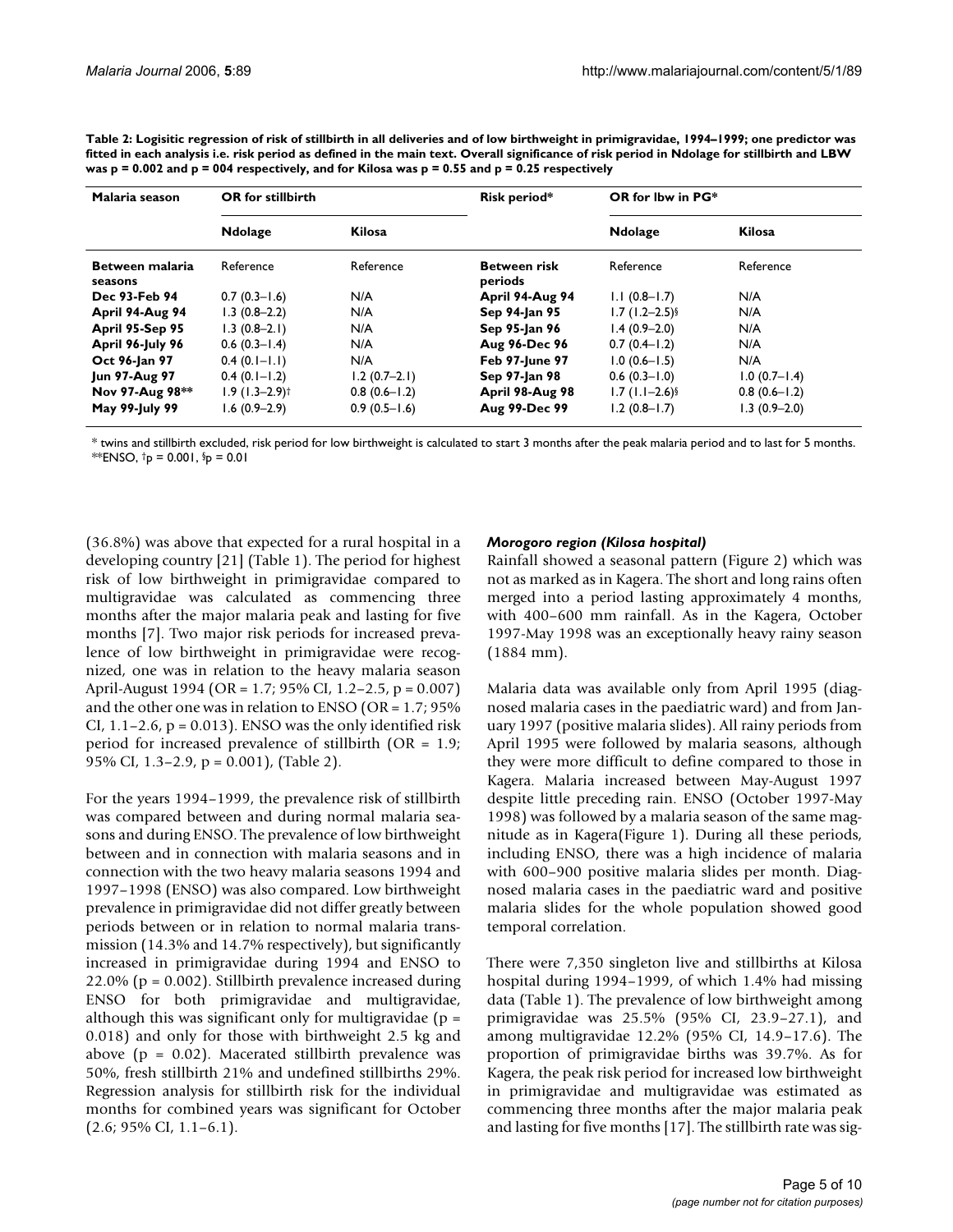nificantly lower in primigravidae (4.2%; 95% CI, 3.4–4.9) than in multigravidae (5.2%; 95% CI, 4.5–5.8, p = 0.049). Forty-four percent of stillbirths were low birthweight. Macerated stillbirth prevalence was 49%, fresh stillbirth 32% and undefined stillbirths 19%.

For the years 1997–1999, the prevalence of stillbirth and low birthweight was compared between malaria normal seasons, in connection with malaria seasons, and during and after ENSO. For Ndolage stillbirth and low birthweight prevalence were both significantly increased for all malaria seasons combined when compared to periods between malaria seasons ( $p = 0.002$  and  $p = 0.004$  respectively). For Kilosa there was no significant difference in prevalence of these outcomes for the same comparison. Comparisons of outcomes for specific malaria seasons are listed in Tables 2 and 3.

Comparing Ndolage and Kilosa for the years 1997–1999, there was a significant difference in stillbirth prevalence between Ndolage and Kilosa between malaria seasons  $(2.4\%$  and 5.6% respectively,  $p < 0.001$  and during malaria seasons (1.9% and 5.9% respectively,  $p < 0.001$ ). During ENSO there was no difference, as prevalence increased in Ndolage, (4.1% and 4.9%, respectively) (Table 3). There was a significant difference in low birthweight prevalence between Ndolage and Kilosa between malaria seasons (14.4% and 23.0% respectively,  $p \le$ 0.001) and in relation to more normal malaria seasons (13.9% and 25.2% respectively,  $p < 0.001$ ). During ENSO there was no difference as prevalence had increased in Ndolage (22.2% and 19.8%, respectively).

# **Discussion**

This study reports for the first time a retrospective analysis of seasonal patterns of both low birthweight and stillbirth prevalence in relation to malaria endemicity during high malaria transmission periods and parity. It also reports on the varying risk of low birthweight or stillbirth in different parts of one country with differing malaria transmission patterns and the data coincides for the two areas for the period 1994–1999 (6 years). The analysis is limited as it was retrospective and based on hospital data. Community data on stillbirths would be difficult to obtain without a population-based field study.

The Kagera region, where Ndolage hospital is situated, was hit by an unusual seasonal malaria transmission that led to a severe epidemic during the study period 1994– 1999. Standing water after the rainy season became a problem during ENSO 1997–1998 with the consequence of an unusual long and intense malaria transmission season (10 months). During 1994 there was unusually heavy rain and increased *Plasmodium falciparum* positivity with, as a consequence, a prolonged malaria season, but this was not as severe as 1997–1998. Other periods showed seasonal rainfall patterns with malaria seasons mostly lasting 2–4 months.

During the heavy malaria season 1994 and the ENSO low birthweight prevalence in primigravidae was 22.0%, compared to between 14–15 % during the periods between and in relation to malaria seasons. The selective effect of increased low birthweight prevalence on primigravidae suggested that malaria was the primary cause of this differential effect between primigravidae and multigravidae [8]. For the years 1997–1999 and comparing Ndolage and Kilosa there was a significant difference for the risk of low birthweight in primigravidae between and during normal malaria seasons, but a similar prevalence during ENSO. In Morogoro region, where Kilosa hospital is situated, malaria was holoendemic with perennial malaria. As the

| Table 3: Comparison of Ndolage and Kilosa delivery data between, 1997–1999 |  |  |
|----------------------------------------------------------------------------|--|--|

| Malaria transmission level | Location   | Stillbirth*     |                |                      | Low birthweight**  |                |                 |
|----------------------------|------------|-----------------|----------------|----------------------|--------------------|----------------|-----------------|
|                            |            | All             | PG             | <b>MG</b>            | All                | PG             | <b>MG</b>       |
| Between malaria seasons    | Ndolage    | 2.4             | 1.2            | 3.2                  | 9.8                | 14.4           | 7.I             |
|                            | Kilosa     | 5.6             | 4.6            | 6.3                  | 15.4               | 23.0           | 10.0            |
|                            | Odds ratio | $2.4$ (1.7–3.5) | $2.9(1.8-8.5)$ | $2.1(1.3-3.1)$       | $1.68$ (1.36-2.07) | $1.8(1.3-2.4)$ | $1.5$ (1.1-2.0) |
|                            | p-value    | < 0.001         | < 0.001        | < 0.001              | < 0.001            | < 0.001        | 0.021           |
| Malaria seasons            | Ndolage    | 1.9             | 2.5            | $\mathsf{I}$ .4      | 11.7               | 13.9           | 9.8             |
|                            | Kilosa     | 5.9             | 5.1            | 6.5                  | 16.5               | 25.2           | 10.2            |
|                            | Odds ratio | $3.2$ (1.7–5.9) | $2.1(0.9-5.3)$ | $4.98(2.08 - 11.92)$ | $1.5(1.2-1.9)$     | $2.1(1.4-3.0)$ | $1.1(0.8-1.6)$  |
|                            | p-value    | < 0.001         | >0.05          | < 0.001              | 0.001              | < 0.001        | >0.05           |
| <b>ENSO</b>                | Ndolage    | 4.1             | 3.5            | 4.5                  | 12.4               | 22.2           | 7.4             |
|                            | Kilosa     | 4.9             | 3.3            | 5.9                  | 14.6               | 19.8           | H.I             |
|                            | Odds ratio | $1.2(0.8-1.8)$  | $0.9(0.4-2.1)$ | $1.3(0.8-2.2)$       | $1.2(0.8-1.8)$     | $0.9(0.5-1.5)$ | $1.6(0.9-2.8)$  |
|                            | p-value    | >0.05           | >0.05          | >0.05                | >0.05              | >0.05          | >0.05           |

\*twins excluded\*\* twins and stillbirth excluded, risk period for low birthweight is calculated to start 3 months after the peak malaria period and to last for 5 months.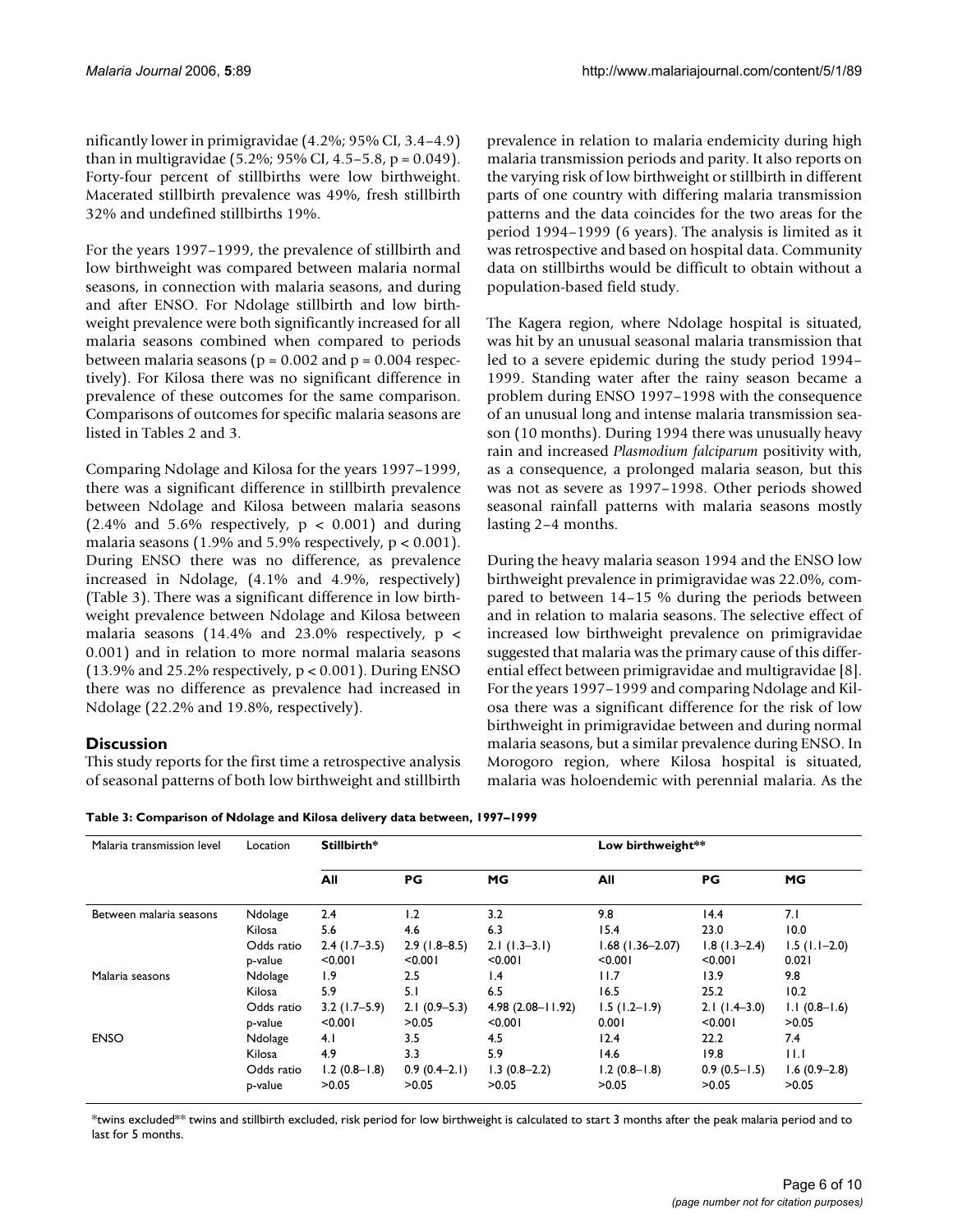



area is very flat, with a high risk of standing water even after moderate rains, this provided sufficient breeding sites for mosquitoes. Periods were identified when malaria diagnoses were increased and classified these as malaria seasons and considered there was persistent transmission between rainy seasons, due probably to the effects of standing water. Smith et al. carried out a malariometric survey in two villages, situated in the Morogoro region and showed a high prevalence of *P. falciparum* parasitaemia [22]. The estimated mean annual inoculation rate was over 300 infectious bites per person per year with no seasonal fever pattern among children and adults. This constant malaria pressure must have contributed to increasing the risk of low birthweight among primigavidae (25.5%) as first pregnancies are at greatly increased risk of falciparum malaria [2,3,6]. This could relate to the higher risk of stillbirth (4.8%) at Kilosa hospital, which was double that for Ndolage.

Potentially confounding factors which could influence prevalence of stillbirth and low birthweight should be considered [23]. HIV infection has a low prevalence in Kagera region (4.7%), but higher in Morogoro region (9.0%) [24]. HIV incidence is unlikely to alter seasonally, although it is possible that HIV viral load could vary seasonally with associated malaria parasitaemia [25]. The increased incidence of malaria with HIV infection as a combined infection could increase perinatal mortality and stillbirth risk. Syphilis which is an important cause of stillbirth is unlikely to be seasonal although the prevalence in either population is not low (14.9% in Kagera and 12.0% in Morogoro [24]. Nutritional factors could be important and in Kagera crop production during 1997/ 1998 was good, especially for bananas and sweep potatoes. October was the only month with significantly higher risk for stillbirth, but there is little risk of food shortage then because of harvesting during June-October.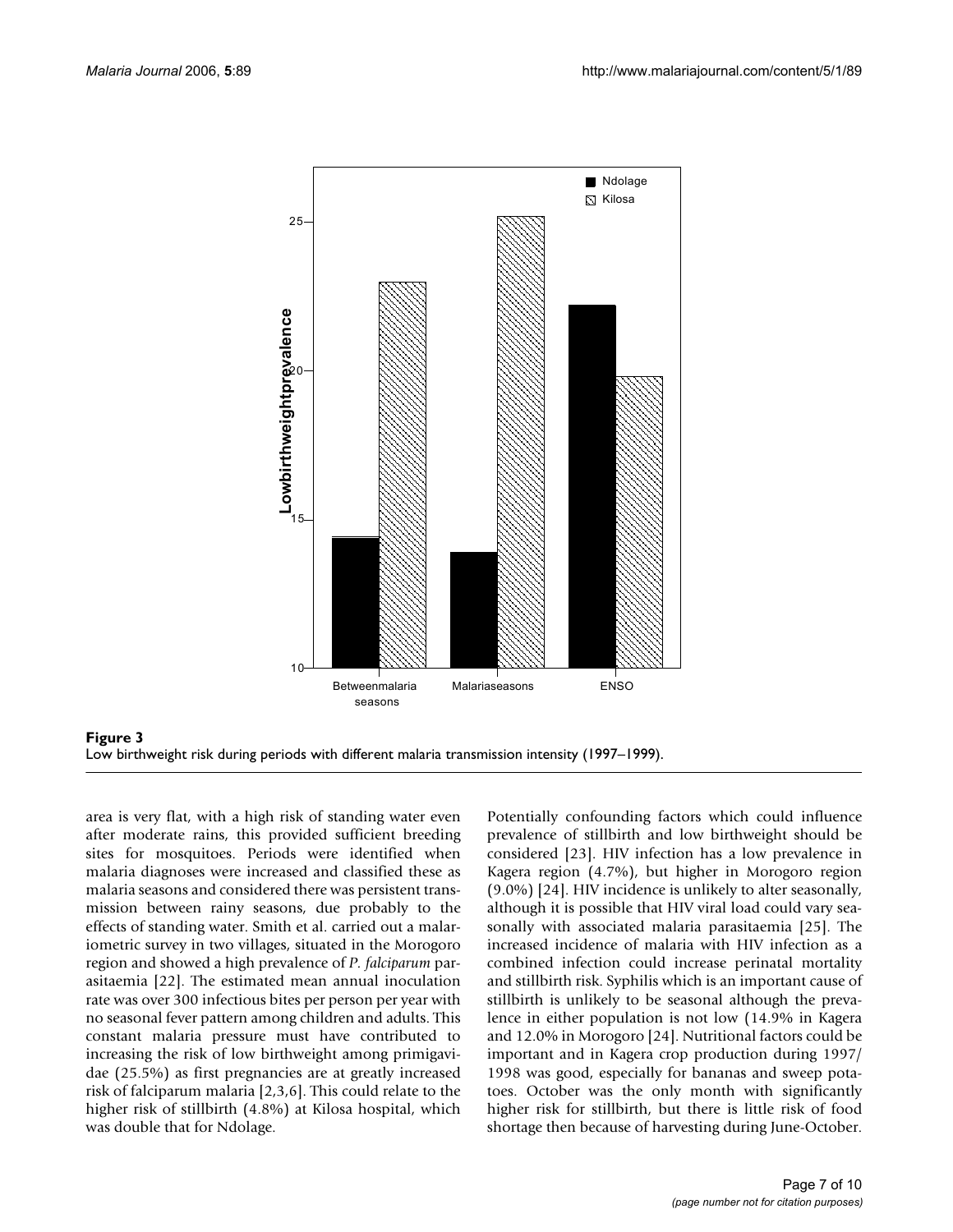

In Morogoro the food production dropped by 31% during the ENSO period due to standing water, but the population had good access to staple food [26]. Eclampsia, which is more common in first pregnancies and preeclampsia have been associated with malaria exposure in some studies [2,27,28]. Nevertheless the incidence of these conditions is too low to account for the large variation in low birthweight and stillbirth prevalence observed between locations in this analysis.

This data indicates that pregnant women in Kilosa live under a constant high pressure of malaria. During ENSO 1997–98, there was a prolonged malaria season. Despite the immense impact of malaria, there was no significant increased risk of low birthweight or stillbirth during this period. Malaria pressure may have reached a limit in terms of its effect on excess risk of low birthweight in primigravidae, or of stillbirth risk across all parities.

In areas with holoendemic malaria, such as Morogoro, semi-immune women often experience sub-clinical parasitaemias and risk of stillbirth in asymptomatic women may be smaller [8]. In areas with lower endemicity, such as in Kagera, and where host immunity is less developed, the risk of stillbirth would be increased, which was observed at Ndolage hospital. Under these conditions greater fluctuations in stillbirth prevalence would result with seasonal or epidemic malaria, as occurred in Kagera. Women of all parities were at increased risk, although this was highest for multigravidae. Several studies have reported a greater effect of malaria on perinatal mortality in primigravidae than multigravidae [3,5,29,30]. As low birthweight is the single most important risk factor for neonatal mortality [31-34] and the risk of low birthweight is considerably higher in primigravidae, then it might be expected they would experience higher perinatal mortality. This was not observed in the present study in terms of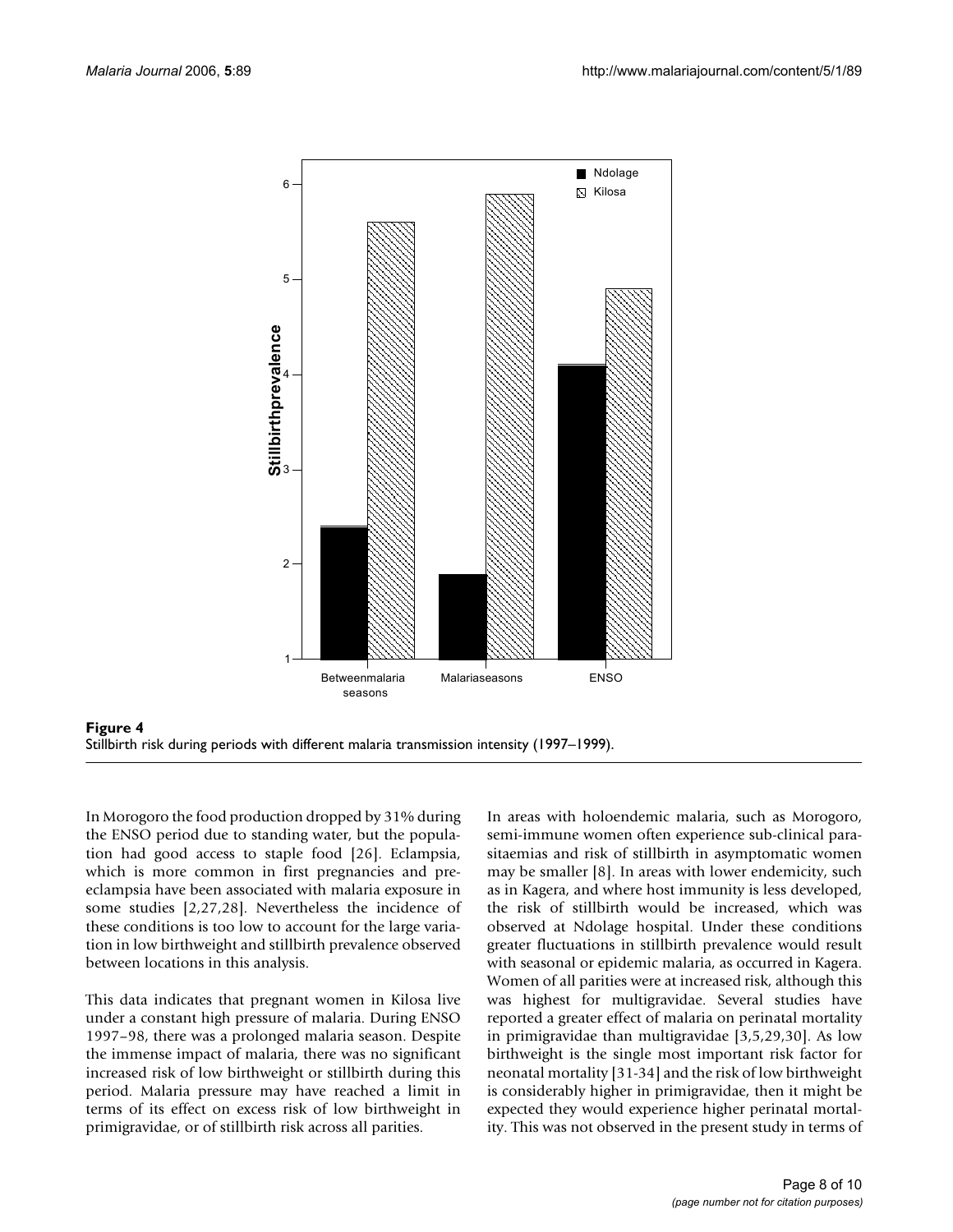stillbirth risk. The high prevalence is likely to have other causes in addition to malaria. Stillbirths whose birthweight was below 2.5 kg would comprise a group with possibly higher risk of congenital infections such as syphilis, and it was possible many babies died secondary to poor obstetric care.

The high prevalence of anaemia among pregnant women living in malarious areas indicates that foetal anaemia is common, especially in babies whose mothers have concurrent iron deficiency anaemia and high density placental malaria [11]. In these areas average cord haemoglobin may be as low as 13.5 g/dl. Birth in the rainy season has been associated with a 54% incidence of foetal anaemia compared with 34.2% during the dry season [11] and foetal anaemia was associated with increased post-neonatal mortality in low birthweight babies [35]. Placental malaria could increase the risk for stillbirth through maternal and foetal anaemia, and these babies must be more vulnerable to any kind of birth complication (e.g. cord around the neck, or prolonged labour). This could explain the high prevalence stillbirth in Kilosa and an increased malaria related risk of stillbirth during ENSO in Ndolage.

This analysis, shows that malaria exposure during pregnancy had a delayed effect on birthweight outcomes, but a more acute effect on stillbirth risk. The birthweight effect occurred 3–8 months after the peak time of malaria exposure. This is consistent with chronic pregnancy parasitaemias in mid-pregnancy leading to foetal growth restriction, which would be detectable at delivery, a number of months after the peak period of malaria exposure. A recent review of placental malaria has shown that foetal growth restriction is commoner than pre-term delivery with chronic placental infection [36]. This would explain why birthweight was not reduced in primigravidae in relation to the short but intensive malaria period July-August 1997. The effect on stillbirth was greatest during the established malaria epidemic in Ndolage in 1997– 1998, suggesting a more acute pathway was involved for stillbirth risk at the time of delivery. This is consistent with the detailed observations of McGregor in the Gambia [3], who reported lower stillbirth rates (all parities) during the three months of the late dry season. In the present study the risk was also lowest during the period between or in connection with ordinary malaria seasons.

This study has also shown that the risk of delivering a low birthweight baby in the first pregnancy increases approximately five months following a malaria epidemic and that the risk of stillbirth almost doubles. The analysis shows a greatly increased low birthweight risk in primigravidae in relation to the heavy malaria season 1994 and ENSO, and also a greatly increased risk of stillbirth in all parities,

related to the ENSO of 1997–1998. The areas from which data was collected are considered to experience endemic malaria transmission, but the patterns of exposure during pregnancy and its effects on pregnancy outcome vary to a much greater extent than anticipated across different years.

The use of rainfall for monitoring for malaria early warning has been proposed as a methodology for prediction, prevention and control of malaria epidemics [37,38]. This analysis provides evidence that poor pregnancy outcomes are linked to ENSO years. As a consequence, improved predictions related to climatic factors offers the opportunity for intensifying malaria control measures in order to improve malaria control in pregnancy. This is of particular relevance for communities whose use of malaria control measures in pregnancy is poor. It is essential to provide adequate antimalarial protection to pregnant women, using intermittent preventive treatment and impregnated bed nets, in order to improve pregnancy outcomes. This approach requires adequate monitoring of birthweight indices and stillbirth prevalence [31,40]. Much of this data is routinely collected in hospital facilities but not utilised for surveillance purposes. Improved delivery data acquisition and analysis will be required to successfully harness this approach to strategies to improve malaria control in pregnancy, especially in sub-Saharan Africa.

### **Authors' contributions**

UW completed the field study and preliminary analysis. IH advised on the study design and statistical analysis. TM assisted with interpretation of data and with writing the paper. BB proposed the study and assisted in its design, analysis, interpretation and in writing the paper.

### **Acknowledgements**

Maud and Birger Gustavsson's Stiftelse that supported part of the project economically. Marian Warsame who helped UUW in Kilosa, the staff of Kilosa Hospital and Dr Arne Kjellgren assisted in Ndolage. Father Fidon Mwombeki from ELCT who gave permission for the study to be undertaken in Ndolage Hospital. The work was partly supported by a grant from the European Commission Research Directorate General Fifth Framework (contract PREMA-EU-ICA4-ct-2001-1110012).

#### **References**

- 1. van Geertruyden JP, Thomas F, Erhart A, d'Alessandro U: **[The con](http://www.ncbi.nlm.nih.gov/entrez/query.fcgi?cmd=Retrieve&db=PubMed&dopt=Abstract&list_uids=15331817)[tribution of malaria in pregnancy to perinatal mortality.](http://www.ncbi.nlm.nih.gov/entrez/query.fcgi?cmd=Retrieve&db=PubMed&dopt=Abstract&list_uids=15331817)** *Am J Trop Med Hyg* 2004, **71:**35-40.
- 2. Brabin BJ, Johnson PM: **Placental malaria and pre-eclampsia through the looking glass backwards?** *J Reproductive Immunol* 2005, **65:**1-15.
- 3. McGregor IA, Wilson ME, Billewicz WZ: **[Malaria infection of the](http://www.ncbi.nlm.nih.gov/entrez/query.fcgi?cmd=Retrieve&db=PubMed&dopt=Abstract&list_uids=6346592) [placenta in The Gambia, West Africa; its incidence and rela](http://www.ncbi.nlm.nih.gov/entrez/query.fcgi?cmd=Retrieve&db=PubMed&dopt=Abstract&list_uids=6346592)[tionship to stillbirth, birthweight and placental weight.](http://www.ncbi.nlm.nih.gov/entrez/query.fcgi?cmd=Retrieve&db=PubMed&dopt=Abstract&list_uids=6346592)** *Trans Roy Soc Trop Med Hyg* 1983, **77:**232-244.
- 4. Nosten F, ter Kuile F, Maelankirri L, Decludt B, White NJ: **[Malaria](http://www.ncbi.nlm.nih.gov/entrez/query.fcgi?cmd=Retrieve&db=PubMed&dopt=Abstract&list_uids=1836685) [during pregnancy in an area of unstable endemicity.](http://www.ncbi.nlm.nih.gov/entrez/query.fcgi?cmd=Retrieve&db=PubMed&dopt=Abstract&list_uids=1836685)** *Trans R Soc Trop Med Hyg* 1991, **85:**424-429.
- 5. Steketee RW, Wirima JJ, Hightower AW, Slutsker L, Heymann DL, Breman JG: **[The effect of malaria and malaria prevention in](http://www.ncbi.nlm.nih.gov/entrez/query.fcgi?cmd=Retrieve&db=PubMed&dopt=Abstract&list_uids=8702035)**